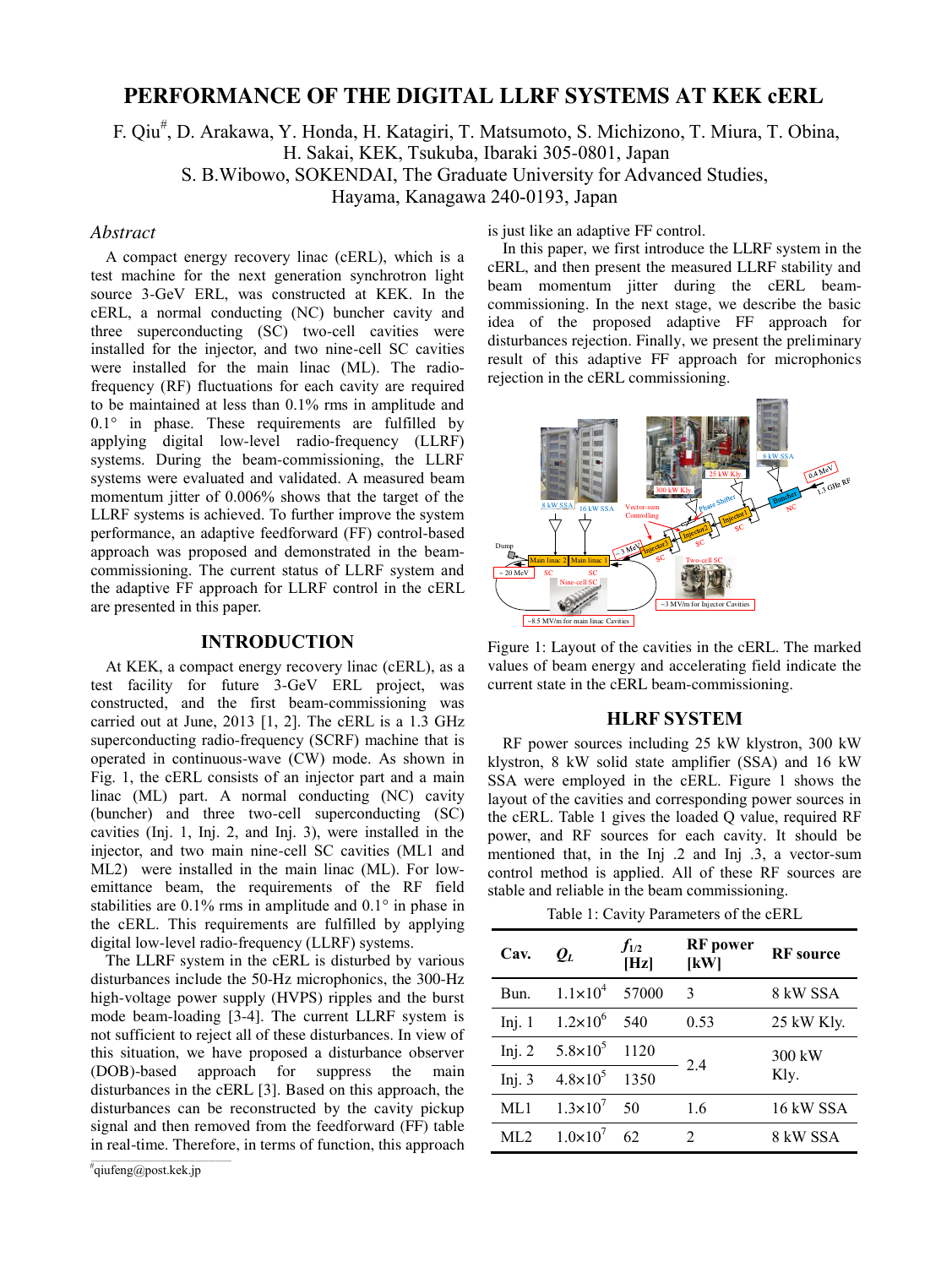# **LLRF SYSTEM**

A simplified schematic of the cERL LLRF system is shown in Fig. 1. The 1.3-GHz cavity pick up signal is down-converted to a 10-MHz intermediate frequency (IF) signal at first. The 10-MHz IF signal is sampled at 80- MHz by a 16-bit analog to digital converter (ADC) and then fed into a field-programmable gate array (FPGA) board. The baseband in-phase and quadrature (I/Q) components are detected from the IF signal with a non-IQ-based IQ detection method. After being filtered by infinite impulse response (IIR) filters, the detected I/Q signals are compared with their set values, and the I/Q error signals are calculated. The I/Q error signals are controlled by proportional and integrational (PI) feedback (FB) controllers and then added together with their corresponding FF tables. Finally, the combined I/Q signals are fed into an I/Q modulator via 16-bit digital to analog convertors (DACs) to regenerate the 1.3-GHz RF signal. This regulated RF signal will be used to drive the high-power RF source (e.g. klystron and SSA), which drives the cavities. It should be mentioned that, to evaluate the stability of the cavity pick-up signal, we have installed a pick-up monitor inside FPGA (see Fig. 2). An adjustable-bandwidth digital filter, aims to remove the ADC noises, is placed in front of the monitor.

A µTCA system is employed as the digital control platform. Experimental physics and industrial control system (EPICS) is selected to be the data communication system. The detailed information about that digital platform can be found in [4].



Figure 2: Schematic of the LLRF system in the cERL.

## **STABILITY**

The typical LLRF system performance in the cERL beam-commissioning are listed in Table 2. Generally speaking, all of our LLRF systems satisfy the requirements of the cERL beam-commissioning. Disturbances in the LLRF system are suppressed well by applying high FB gains. However, some high intensity disturbances still exist in the LLRF systems. Figure 3 shows the RF performance of Inj. 2&3 and ML2. It is very clearly to see that, there is a 300-Hz fluctuation in the vector-sum RF filed of Inj. 2&3 cavities, especially in the phase. Investigations reveal that this 300-Hz ripples come from the high voltage power supply [3]. On the other hand, an approximately 50-Hz component can be

observed in the phase of the ML2, this component is mainly caused by the microphonics [5].

The beam energy stability is measured by the screen monitor which is installed downstream of the bending magnet with a 2.2 m dispersion and 62.6  $\mu$ m/pixel resolution. The beam momentum jitter is calculated based on the peak point of the beam projection in the screen monitor. The calibrated beam momentum jitter is about 0.006% rms as shown in Fig. 4. This value is in consistence with the measured RF stability in the LLRF system (see Table 2).

Table 2: Status of RF Systems in the Commissioning

|                | $\varphi_b$ | $V_c$     | <b>RF</b> stability (rms) |                 |
|----------------|-------------|-----------|---------------------------|-----------------|
| Cavity         |             |           | $\delta A/A$              | $\delta\theta$  |
| <b>Buncher</b> | $-90^\circ$ |           | $0.07\%$                  | $0.04^\circ$    |
| Inj. $1$       | $0^{\circ}$ | $0.7$ MV  | $0.006\%$                 | 0.009           |
| Inj. $2$       | $0^{\circ}$ | $0.65$ MV | $0.007\%$                 | $0.025^{\circ}$ |
| Inj. $3$       | $0^{\circ}$ | $0.65$ MV |                           |                 |
| ML1            | $0^{\circ}$ | 8.56 MV   | $0.003\%$                 | $0.010^{\circ}$ |
| ML2            | $0^{\circ}$ | 8.56 MV   | $0.003\%$                 | $0.007$ °       |



Figure 3: RF stability of the Inj. 2&3 (top) and ML2 (bottom). The 300-Hz fluctuation in the Inj. 2&3 is caused by the high voltage power supply ripples.



Figure 4: Beam momentum jitter measurement. The measured beam momentum jitter was 0.0065% rms, which is in agreement well with RF stability.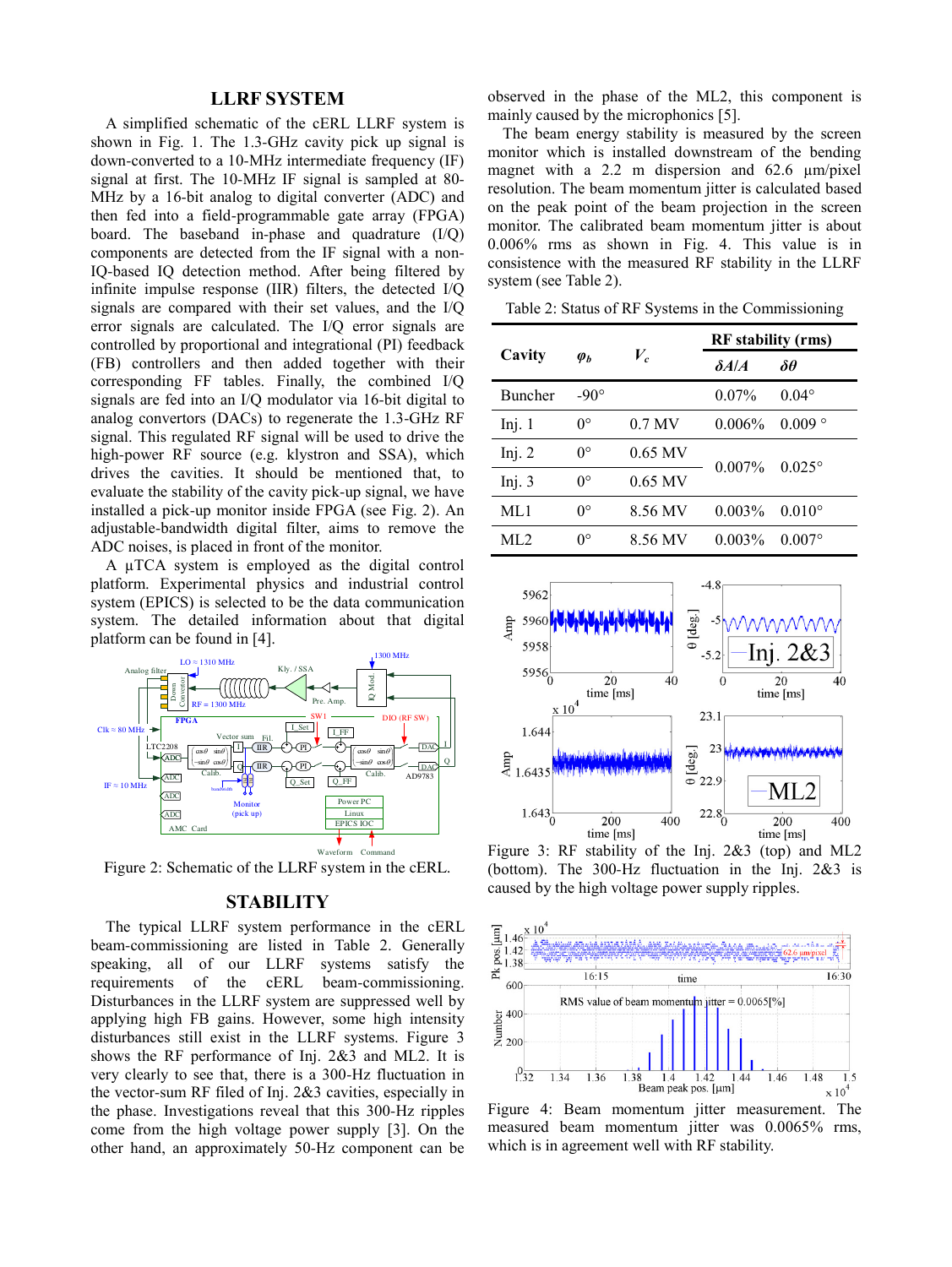# **ADAPTIVE FF CONTROL**

As depicted in Fig. 3, disturbances still exist in the current LLRF system even with high FB gains. These disturbance signals can be rejected clearly by applying an adaptive FF approach. The key idea of this adaptive FF approach is as bellow.

- 1. Identify the nominal system model and calculate its inverse model.
- 2. Estimate and rebuild the disturbance signals based on the inverse model in the step 1 from cavity pick up signal.
- 3. Remove the estimated disturbance in step 2 from the FF table inside FPGA.

The first step is performed off-line, whereas the next two steps are carried out in real-time. Therefore, the disturbances are removed in the cavity pickup signal. This process can be illustrated in Fig. 5. Here,  $G_P(s)$  and  $G_n(s)$ represent the actual plant (e.g., cavities and RF devices) and nominal model, respectively. Signals *d* and *d<sup>e</sup>* represent the real disturbance and the disturbance estimate, respectively. Signal *FF* represents the FF table output. As shown in Fig. 5, the disturbance estimate  $d_e$  can be expressed by [3]

$$
d_e = (\varepsilon + d)G_P(s)G_n^{-1}(s) - \varepsilon.
$$
 (1)

If the system nominal model  $G_n(s)$  is a perfect representation of real system  $G_P(s)$ , then according to (1), the  $G_P(s)$  is perfectly cancelled by  $G_n^{-1}(s)$ , therefore, the disturbance estimate *de* is exactly equal with real disturbance *d*, that means, the disturbance *d* is perfectly rebuilt by disturbance estimate *d<sup>e</sup>* . In practice, the system model cannot be identified perfectly, this is to say, there are some deviations between real disturbance *d* and *d<sup>e</sup>* . Fortunately, a related analytical study reveals that the robustness of this approach is rather strong, that means the adaptive FF controller still works well even in the presence of the model mismatch.



Figure 5: Basic idea of the adaptive FF approach, the key step is to reconstruct the disturbances based on the inverse system model.

We have developed and installed this adaptive FF controller in the cERL µTCA-bases LLRF systems. During the beam-commissioning, we have demonstrated this approach for disturbance rejection. As presented above, in the cERL, the main disturbances in the LLRF

systems include the 300 Hz power supply ripples, the high intensity beam-loading, and the microphonics. Concerning the validation of the adaptive FF controller regards to power supply ripples rejection and beamloading compensation, the preliminary results were already presented in [3]. For microphonics rejection for the ML2 cavity, the performance of the adaptive FF control is shown in Fig. 6. If we only use traditional PI control but without the adaptive FF control (indicated by the blue color in Fig. 6), the microphonics effect of ML2 cavity can be observed clearly in the phase of the RF field. It is clear to see that there is a 50 Hz dominant component in both waveform and spectrum in the RF phase of the ML2 cavity. After switching on the adaptive FF control, the microphonics include the 50-Hz dominant component are disappeared (indicated by the red color in the Fig. 6).



Figure 6: Measured RF phase of the ML2 cavity pickup signal in the case of with and without adaptive FF control. Both waveform (top) and spectrum (bottom) are presented.

# **SUMMARY**

 Digital LLRF systems for the injector and main linac were constructed in the cERL at KEK. During the beamcommissioning, the LLRF systems perform well and the required RF stability of the cERL (0.1% rms in amplitude and 0.1° in phase) is satisfied. Furthermore, a beam momentum jitter of approximately 0.006% was achieved. Additionally, for R&D, we have proposed an adaptive FFbased approach aims to reject the disturbances in the RF system. Results in the cERL commissioning show that this approach is very effective for the disturbance rejection.

#### **REFERENCES**

- [1] N. Nakamura et al., "Present status of the compact ERL at KEK," Proc. IPAC'14, Dresden, Germany (2014).
- [2] S. Sakanaka et al., "Construction and commissioning of compact-ERL Injector at KEK," Proc. ERL2013, Novosibirsk, Russia (2013).
- [3] F. Qiu et al., "A disturbance-observer-based controller for LLRF systems", Proc. IPAC'15, Richmond, USA (2015).
- [4] T. Miura, "Low-level RF system for cERL", Proc. IPAC'10, Kyoto, Japan (2010).